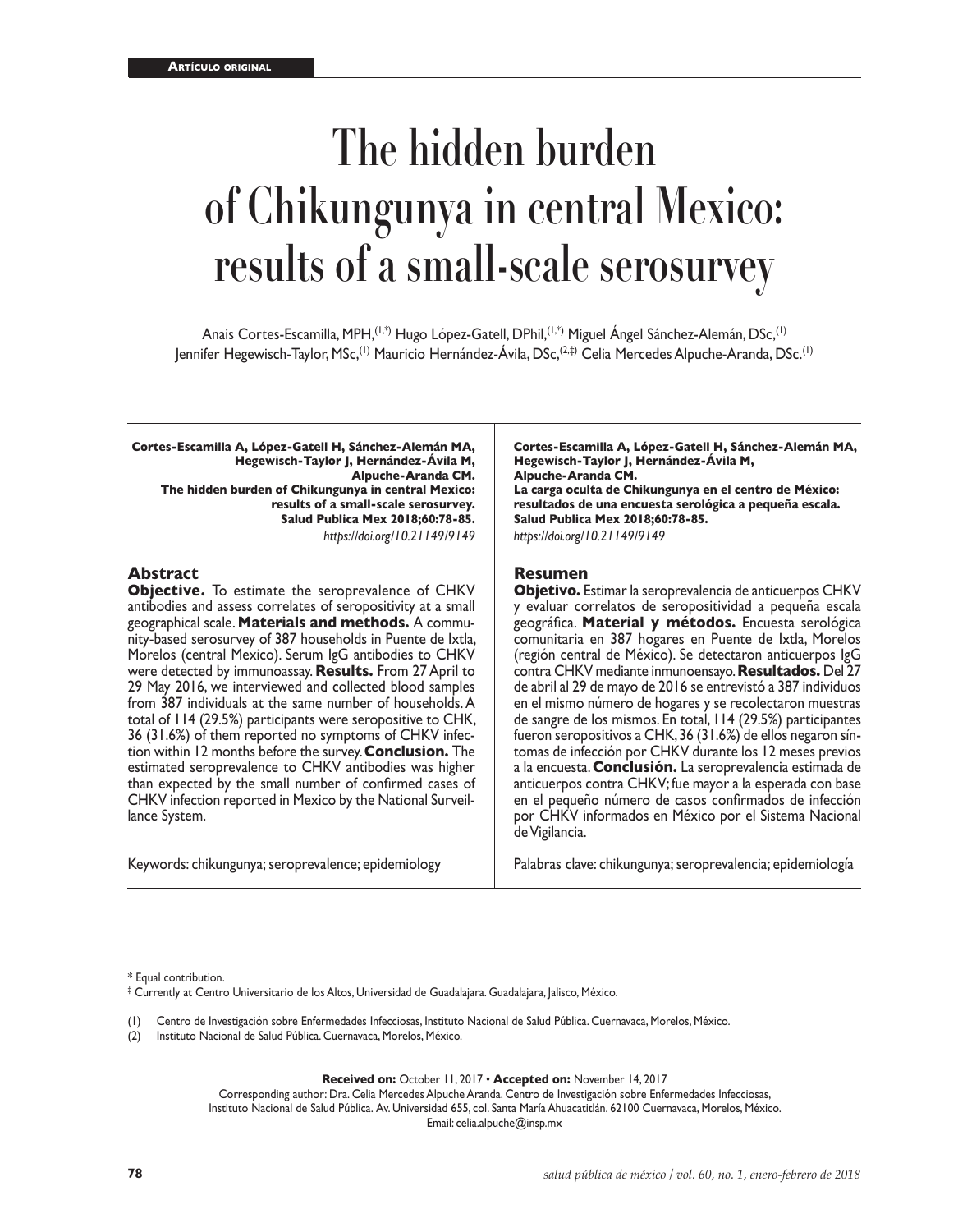$\bigcup_{n=1}^{\infty}$  this chikal virus (CHKV) has spread globally over the last decade,<sup>1-3</sup> reaching the American continent in November 2013.<sup>4</sup> One year after, sustained transmission of CHKV was identified in Mexico.<sup>5,6</sup> From January 2014 to April 2016, Mexico reported to the Pan American Health Organization (PAHO) an average annual incidence of chikungunya at 4.01 cases per 100 000 inhabitants, which is 22 to 970 times smaller than the average annual incidence of suspect and confirmed chikungunya reported by other countries of America during the same period: Ecuador (89 cases per 100 000 persons), Colombia (380), El Salvador (1 192), or French Guiana (3 859).<sup>7-9</sup>

Although climate, rainfall, urbanization, vector density, housing quality, and social behavior $10,11$  may explain varying levels of CHKV transmission across countries, under-detection and under-reporting likely explain Mexico's hidden burden of chikungunya. Most CHKV infections are missed because 20 to 40% of them are asymptomatic, so affected persons do not seek healthcare and are not diagnosed.12,13 But unlike other countries, Mexico only reports confirmed cases, and its national surveillance guidelines recommend limiting laboratory testing to 5% of the probable cases of acute chikungunya registered at healthcare.14

We conducted a small-scale cross-sectional serosurvey to estimate the hidden burden of CHKV infection, and to assess local correlates of seropositivity in Morelos state (central Mexico), a region with low recorded CHKV incidence. Morelos reported its first case of chikungunya in July 2015.

## Materials and methods

*Study site.* The survey was conducted in the town of Puente de Ixtla, Morelos, which spreads over 13.1 square kilometers, encompasses 120 blocks and 8 938 houses, and hosts 34 142 habitants. The local estimated population density was 2 606 habitants per square kilometer.15 Puente de Ixtla lies at a mean altitude of 900 meters (range, 700 to 2 300) above the sea level. The local climate is mostly warm and semi-arid, with a mean yearly temperature of 24°C (range, 18º C to 28º C) and precipitation of 930 cubic millimeters (range,  $800$  to 1 200 mm<sup>3</sup>).<sup>16,17</sup> The study area included three adjacent census tracts (basic geostatistical areas or AGEB, by its Spanish initials), 0041, 0198 and 0200, that conform a conglomerate of irregular shape between the limits of latitude 18° 36' 57.3" North to 18° 61' 59.29" South; and longitude 99° 19' 10.8" East to 99°31' 96.62" West.18,19

*Population sampling.* The study population was selected by probabilistic, multistage, stratified sampling. The AGEBs were selected by convenience using the 2010 National Cartography published by the *Instituto Nacional de Estadística y Geografía* (INEGI). Households within AGEBs were chosen by random sampling proportional to block size. Within each household, a person of the target age  $(\geq 2$  years) was invited to participate. Participants were voluntarily self-selected; those who refuse to participate were replaced by another dweller of the same household. If no person was available or willing to participate at a selected household, the household was replaced by the next one, adjacent to the right, in the same block. A target sample size of 385 participants was calculated to estimate a seroprevalence of at least 10% with 3% precision and 95% confidence level. Assuming a refusal rate of 15%, the target enrollment was 442 persons.

*Conduction of the survey.* The survey was conducted in three bi-weekly rounds. Study participants answered a face-to-face questionnaire administered by trained personnel. The survey assessed sociodemographic characteristics, housing quality, customary activities, and mobility. It also ascertained self-reported history of dengue and chikungunya at any time, and symptoms compatible with acute and chronic phases of chikungunya within 90 days of the survey. Images of larvae and adult *Aedes spp*. mosquitoes were shown to survey participants for appraising participant's perceived presence of mosquitoes in and around their households. Houses were inspected for open deposits of water, containing mosquito's larvae or eggs.

*Blood collection.* Interviewees provided a 5-ml blood sample, collected by venipuncture in dry, sterile tubes (Vacutainer No Additive. Becton-Dickinson, Inc.; Franklin Lakes, NJ, USA) immediately after the interview. Participant's fasting was not requested or verified. Blood specimens were stored at 4°C in portable coolers, and remained at this temperature during 7 to 8 hours until they were shipped for testing at the *Centro de Investigación sobre Enfermedades Infecciosas* (CISEI) of the *Instituto Nacional de Salud Pública* (INSP). Samples were centrifuged for 10 minutes at 2 000 rpm to separate the serum, which was immediately stored in 2 ml aliquots in cryovials (Axygen. Corning, Inc.; Union City, California, USA). Sera were stored for 45 to 60 days at -20ºC until testing.

*Serological analysis.* Sera were thawed at room temperature one hour before testing. Serum IgM and IgG antibodies to CHKV were detected by qualitative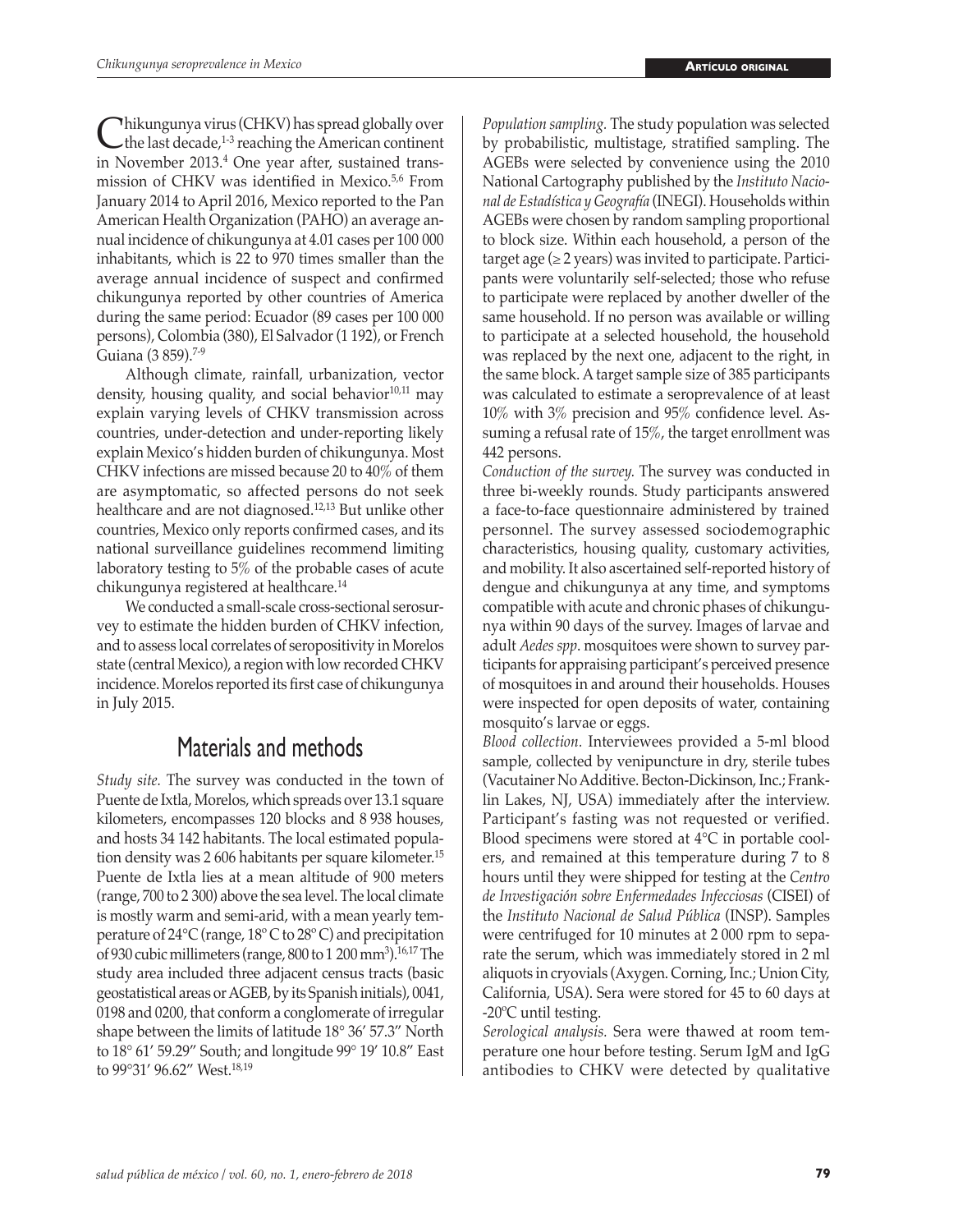enzyme-linked immunoassay (Euroimmun; Lübeck, Germany) according to manufacturer's recommendations.<sup>20</sup> IgG antibodies were tested in all 387 sera and IgM antibodies were tested only in the 49 sera of participants who reported a clinical diagnosis of chikungunya within 90 days, or a history of compatible symptoms 15 days before the survey. For both, IgG and IgM antibodies, a sample vs. control antibody ratio ≥ 1.1 were regarded positive, and < 0.8 were regarded negative. IgG antibodies to CHKV were interpreted as history of infection at least three months before the survey. Asymptomatic CHKV infection was inferred in participants with a positive test and no history of chikungunya-like symptoms in the year before the survey.

*Statistical analysis.* Seroprevalence was estimated by the proportion of seropositive individuals in the study population. Correlates of seropositivity were assessed by multivariate logistic regression models using the adjusted odds ratio (aOR) as a measure of association. For all estimates, the 95% confidence interval was the measure of uncertainty. Analyses were performed with STATA, version 14 (Stata Corporation; College Station, Texas). Geographical maps were plotted to show the spatial distribution of seropositive persons, and the number of participants per block who reported *Aedes* mosquitos in or around the house. Plots were made with the ArcGIS Geographic Information System, version 10.3 (Environmental Systems Research Institute (ESRI); Redlands, California).

The study protocol was approved by the ethics, research, and biosafety committees of INSP. Written informed consent was requested from all study participants and the parents of participants aged 2 to 17 years.

## Results

From April 27 to May 29, 2016 – during the dry season – 387 persons, living in the same number of households were interviewed and provided a blood sample: 115 in AGEB 0041, 126 in AGEB 0198, and 114 in AGEB 0200 and 32 in an irregular population settlement, adjacent to the AGEB 0041, that was included in the study area.

A total of 290 (74.9%) of the participants were women. Participant's mean age was 42.2 years (range, 2 to 65 years), 283 (73.1%) respondents completed middle school or less, and 181 (46.8%; 95% CI: 41.8, 51.8) reported a monthly household income under 1 500 Mexican pesos. Participant's houses were made of unfinished architecture; 73 (19.6%; 95% CI: 16.0, 23.9) of the houses' roofs were made of asbestos sheet, and 23 (5.9%; 95% CI: 4.0, 8.8) of zinc sheet.

Only 272 (70.2%; 95% CI: 65.5, 74.7) of the participants were continuously supplied with running water, whereas 345 (89.2%; 95% CI: 85.62, 91.9) regularly stored water in open containers. Respondents were mostly sedentary, spending a median of two hours outdoors every day. Overall, 236 (61.0%; 95% CI: 56.0, 65.8) respondents had identified adult mosquitoes in or around their houses (table I).

Forty-seven (12.2%; 9.2, 15.8) interviewees reported a history of dengue in themselves, 44 (11.3%; 95% CI: 8.6, 15.0) in a household member; and 83 (21.5%; 95% CI: 17.6, 25.8) reported history of chikungunya, within a year of the survey. Interviewees in 23 (20%) of the 114 blocks sampled reported *Aedes spp* (figure 1) mosquitoes in or around the house, and mosquito breeding sites in 54 (47%) blocks (figure 2). Finally, a ravine runs for approximately 840 meters across the study area; all four blocks immediately adjacent to the ravine had at least one seropositive person.

A total of 114 (29.5%; 95% CI: 25.1, 34.2) of the 387 participants were seropositive to IgG antibodies to CHKV. The seroprevalence of CHKV was larger in those with a reported history of chikungunya within a year of the survey (78.3%; 95% CI: 68.1, 80.0) than those without it (16.1%; 95% CI: 12.4, 20.7), and in respondents who reported a history of dengue (42.9%; 95% CI: 33.0, 53.3) compared to those without it (25.3%; 95% CI: 20.7, 30.6), and in participants who had observed adult mosquitoes in or around their houses (33.9%; 95% CI: 28.1, 40.2) than in those who had not observed mosquitoes (22.5; 95% CI: 16.5, 29.9). All 49 sera tested for IgM antibodies were negative.

We fitted a multivariate logistic regression model. According to the model, four correlates were independently associated with seropositivity to CHKV antibodies: self-reported history of chikungunya within a year (aOR= 23.4; 95% CI: 12.0, 45.4), self-reported history of dengue in the participant or in a household member (2.6; 95% CI: 1.4, 4.9), house roof made of asbestos sheet (2.8; 95% CI: 1.4, 5.3), and *Aedes spp.* mosquitoes observed in or around the house (1.9; 95% CI: 1.1, 3.5). A monthly household income above 1 500 *pesos* appears to be inversely associated with CHKV seropositivity (0.6; 95% CI: 0.3, 1.0) (table II).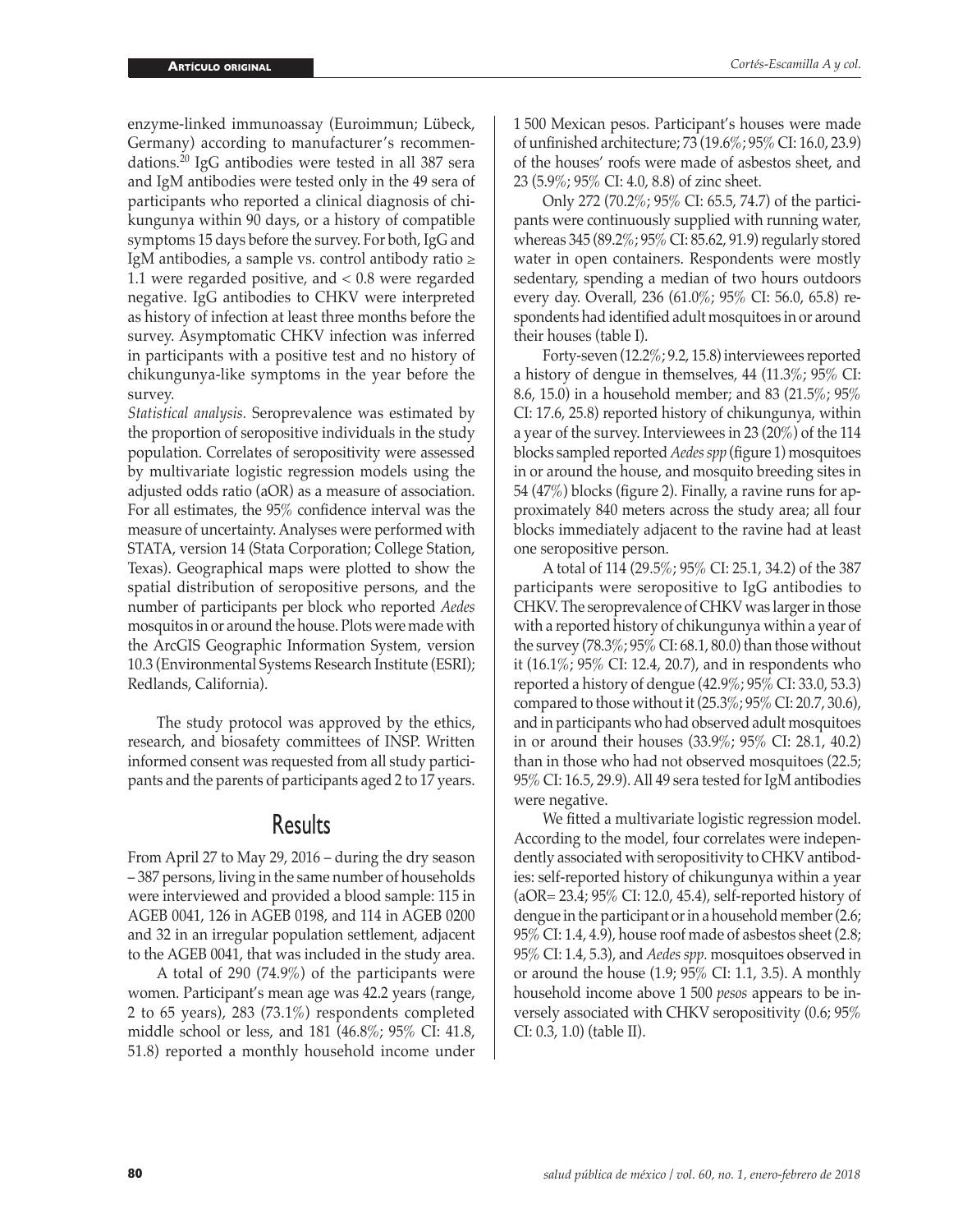## **Table 1 Characteristics of the 387 study participants. Chikungunya serosurvey in Puente de Ixtla, Morelos, México. April 27 to May 29, 2016**

| Characteristic                                        | Seronegative<br>$(n = 273)$<br>Mean, 95% confidence interval |       |                     | Seropositive<br>$(n = 114)$ |       |                   | Total<br>$(n = 387)$ |       |                   |  |
|-------------------------------------------------------|--------------------------------------------------------------|-------|---------------------|-----------------------------|-------|-------------------|----------------------|-------|-------------------|--|
| Age, years                                            | 42.29                                                        |       | $(39.99 - 44.59)$   | 42.00                       |       | $(38.47 - 45.53)$ | 42.21                |       | $(40.29 - 44.13)$ |  |
| N, %, 95% confidence interval                         |                                                              |       |                     |                             |       |                   |                      |       |                   |  |
| Female                                                | 200                                                          |       | 73.26 (67.67-78.20) | 90                          | 78.94 | $(70.43 - 85.51)$ | 290                  | 74.94 | $(70.35 - 79.02)$ |  |
|                                                       |                                                              |       |                     |                             |       |                   |                      |       |                   |  |
| Formal education                                      |                                                              |       |                     |                             |       |                   |                      |       |                   |  |
| University                                            | 37                                                           | 13.55 | $(9.96 - 18.17)$    | 7                           | 6.14  | $(2.94 - 12.38)$  | 44                   | 11.37 | $(8.56 - 14.95)$  |  |
| High school                                           | 44                                                           | 16.12 | $(12.20 - 20.99)$   | 16                          | 14.04 | $(8.75 - 21.76)$  | 60                   | 15.50 | $(12.22 - 19.48)$ |  |
| Middle school                                         | 98                                                           | 35.90 | $(30.40 - 41.79)$   | 49                          | 42.98 | $(34.16 - 52.27)$ | 147                  | 37.98 | $(33.26 - 42.95)$ |  |
| Elementary                                            | 67                                                           | 24.54 | $(19.78 - 30.02)$   | 31                          | 27.19 | $(19.77-36.14)$   | 98                   | 25.32 | $(21.22 - 29.92)$ |  |
| None                                                  | 24                                                           | 8.79  | $(5.95 - 12.80)$    | П                           | 9.65  | $(5.40 - 16.65)$  | 35                   | 9.04  | $(6.56 - 12.35)$  |  |
| Other                                                 | 3                                                            | 1.09  | $(0.35 - 3.37)$     | 0                           | ä,    |                   | 3                    | 0.78  | $(0.25 - 2.39)$   |  |
| Occupation of the interviewee                         |                                                              |       |                     |                             |       |                   |                      |       |                   |  |
| Professional                                          | 20                                                           | 7.33  | $(4.76 - 11.10)$    | 6                           | 5.26  | $(2.37 - 11.28)$  | 26                   | 6.72  | $(4.61 - 9.70)$   |  |
| Manual worker                                         | 16                                                           | 5.86  | $(3.61 - 9.37)$     | 8                           | 7.02  | $(3.53 - 13.47)$  | 24                   | 6.20  | $(4.18-9.10)$     |  |
| Merchant                                              | 20                                                           | 7.33  | $(4.76 - 11.10)$    | 10                          | 8.77  | $(4.76 - 15.60)$  | 30                   | 7.75  | $(5.46 - 10.89)$  |  |
| Unemployed                                            | 164                                                          | 60.07 | $(54.12 - 65.74)$   | 76                          | 66.67 | $(57.46 - 74.75)$ | 240                  | 62.02 | $(57.05 - 66.74)$ |  |
| Student                                               | 23                                                           | 8.43  | $(5.65 - 12, 38)$   | $\overline{10}$             | 8.77  | $(4.76 - 15.60)$  | 33                   | 8.53  | $(6.12 - 11.77)$  |  |
| Other                                                 | 28                                                           | 10.26 | $(7.16 - 14.48)$    | 4                           | 3.51  | $(1.31 - 9.04)$   | 32                   | 8.27  | $(5.90 - 11.48)$  |  |
| Does not apply                                        | $\overline{2}$                                               | 0.73  | $(0.18-2.90)$       | 0                           | ä,    |                   |                      | 0.52  | $(0.13 - 2.05)$   |  |
| Monthly household income, pesos                       |                                                              |       |                     |                             |       |                   |                      |       |                   |  |
| < 1500                                                | $ $ $ $ $ $                                                  | 43.22 | $(37.44 - 49.20)$   | 63                          | 55.26 | $(45.99-64.18)$   | 181                  | 46.77 | $(41.82 - 51.78)$ |  |
| 500-4 499                                             | 0                                                            | 37.00 | $(31.45 - 42.91)$   | 38                          | 33.33 | $(25.25 - 42.54)$ | 139                  | 35.91 | $(31.27 - 40.85)$ |  |
| 4 500-7 499                                           | 45                                                           | 16.48 | $(12.52 - 21.39)$   | П                           | 9.65  | $(5.40 - 16.65)$  | 56                   | 14.47 | $(11.29 - 18.36)$ |  |
| 7 500-9 999                                           | 8                                                            | 2.93  | $(1.47 - 5.77)$     | $\overline{2}$              | 1.75  | $(0.44 - 6.81)$   | $\overline{10}$      | 2.58  | $(1.39 - 4.74)$   |  |
| $10000+$                                              | $\overline{1}$                                               | 0.37  | $(0.05 - 2.58)$     | $\mathbf 0$                 |       |                   | $\mathbf{I}$         | 0.26  | $(0.04 - 1.83)$   |  |
| House roof material                                   |                                                              |       |                     |                             |       |                   |                      |       |                   |  |
| Concrete                                              | 210                                                          | 76.92 | $(71.53 - 81.56)$   | 72                          | 63.16 | $(53.88 - 71.55)$ | 282                  | 72.86 | $(68.20 - 77.08)$ |  |
| Asbestos sheet                                        | 43                                                           | 15.75 | $(11.88 - 20.59)$   | 33                          | 28.94 | $(21.32 - 38.00)$ | 76                   | 19.64 | $(15.96 - 23.92)$ |  |
| Zinc sheet                                            | 15                                                           | 5.50  | $(3.33 - 8.93)$     | 8                           | 7.02  | $(3.53 - 13.47)$  | 23                   | 5.94  | $(4.00 - 8.80)$   |  |
| Other                                                 | 5                                                            | 1.83  | $(0.76 - 4.34)$     | $\mathbf{I}$                | 0.88  | $(0.12 - 6.04)$   | 6                    | 1.55  | $(0.70 - 3.42)$   |  |
| Continuous supply to water                            | 196                                                          | 71.79 | $(66.14 - 76.84)$   | 76                          | 66.67 | $(57.46 - 74.75)$ | 272                  | 70.28 | $(65.52 - 74.65)$ |  |
| Store water in open deposits                          | 242                                                          | 88.65 | $(84.28 - 91.91)$   | 243                         | 90.35 | $(83.35 - 94.60)$ | 345                  | 89.15 | $(85.62 - 91.89)$ |  |
| Average time spent outdoors, hours                    |                                                              |       |                     |                             |       |                   |                      |       |                   |  |
| $\leq$ 1                                              | 45                                                           | 16.48 | $(12.52 - 21.39)$   | 23                          | 20.18 | $(13.75 - 21.39)$ | 68                   | 17.57 | $(14.08 - 21.70)$ |  |
| $1-2$                                                 | 91                                                           | 33.33 | $(27.97-39.17)$     | 42                          | 36.84 | $(28.45 - 46.12)$ | 133                  | 34.36 | $(29.78-39.26)$   |  |
| $3-7$                                                 | 63                                                           | 23.08 | $(18.44 - 28.48)$   | 23                          | 20.17 | $(13.75 - 26.61)$ | 86                   | 22.22 | $(29.78-39.26)$   |  |
| $8 - 10$                                              | 55                                                           | 20.25 | $(15.78 - 25.35)$   | 8                           | 15.79 | $(10.15 - 23.74)$ | 73                   | 18.86 | $(15.25 - 23.09)$ |  |
| $10+$                                                 | 19                                                           | 7.00  | $(4.47 - 10.68)$    | 8                           | 7.02  | $(3.53 - 13.47)$  | 27                   | 6.98  | $(4.82 - 10.00)$  |  |
| Aedes spp. mosquitoes observed in or around the house |                                                              |       |                     |                             |       |                   |                      |       |                   |  |
| Larvae                                                | 37                                                           | 13.55 | $(9.96 - 18.17)$    | 27                          | 23.68 | $(16.73 - 32.41)$ | 64                   | 16.54 | $(13.15 - 20.60)$ |  |
| Adult forms                                           | 156                                                          | 57.14 | $(51.17-62.92)$     | 80                          | 70.18 | $(61.10-77.90)$   | 236                  | 60.98 | $(56.01 - 65.74)$ |  |
| Dengue in a household member                          | 30                                                           | 10.99 | $(7.78 - 15.51)$    | 14                          | 12.28 | $(7.38 - 19.74)$  | 44                   | 11.34 | $(8.56 - 14.95)$  |  |
| Self-reported history of dengue                       | 22                                                           | 8.06  | $(5.35 - 11.86)$    | 25                          | 21.93 | $(15.23 - 30.52)$ | 47                   | 12.15 | $(9.24 - 15.81)$  |  |
| Self-reported history of chikungunya                  | 18                                                           | 6.59  | $(4.18-10.24)$      | 65                          | 57.02 | $(47.73 - 65.84)$ | 83                   | 21.45 | $(17.63 - 25.84)$ |  |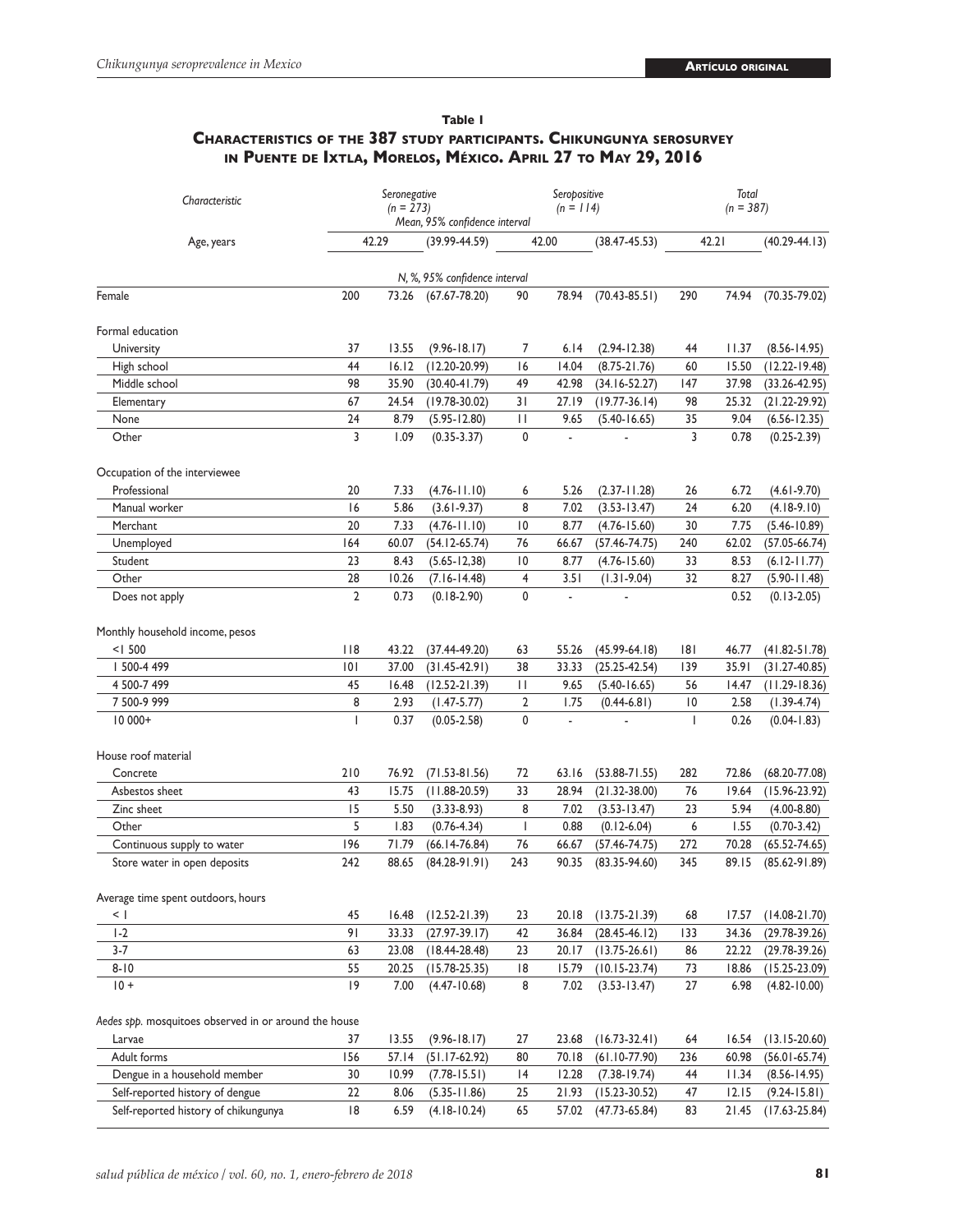

Fuente del mapa: Esri, DigitalGlobe, GeoEye, Earthstar Geographics, CNES/Airbus DS, USDA, USGS, AEX, Getmapping, Aerogrid, IGN, IGP, swisstopo, and the GIS User community

## **Figura 1. Number of CHKV positive individuals per block. Puente de Ixtla, Morelos, México, April 27 to May 29**

## **Discussion**

To our knowledge, this is the first published report of CHKV serosurvey in Mexico. Our results suggest that in the town of Puente Ixtla, Morelos, 29.5% of the population aged between 2 years and 65 years were infected by CHKV in the first 18 to 20 months of its emergence in Mexico.<sup>21</sup>

We found that self-reported history of chikungunya and dengue were strong predictors of seropositivity to CHKV. Up to 16% of the study participants who denied history of disease, were seropositive to CHKV. This is consistent with the range of 5 to 40% of asymptomatic CHKV infections previously described by other authors.22-24 Although chikungunya, dengue, and zika are similar diseases that can be misclassified on clinical grounds, the severity of symptoms facilitates recognition of chikungunya and, therefore, the proportion of unapparent infections is typically lower than that in dengue (61% to 74%) or zika (80%). 25–27

Almost two fifths of the seropositive participants (39.5%) in our survey reported persistent pain, limited mobility, or lasting arthralgia. Long-lasting CHKV disease is a matter of public health concern as it may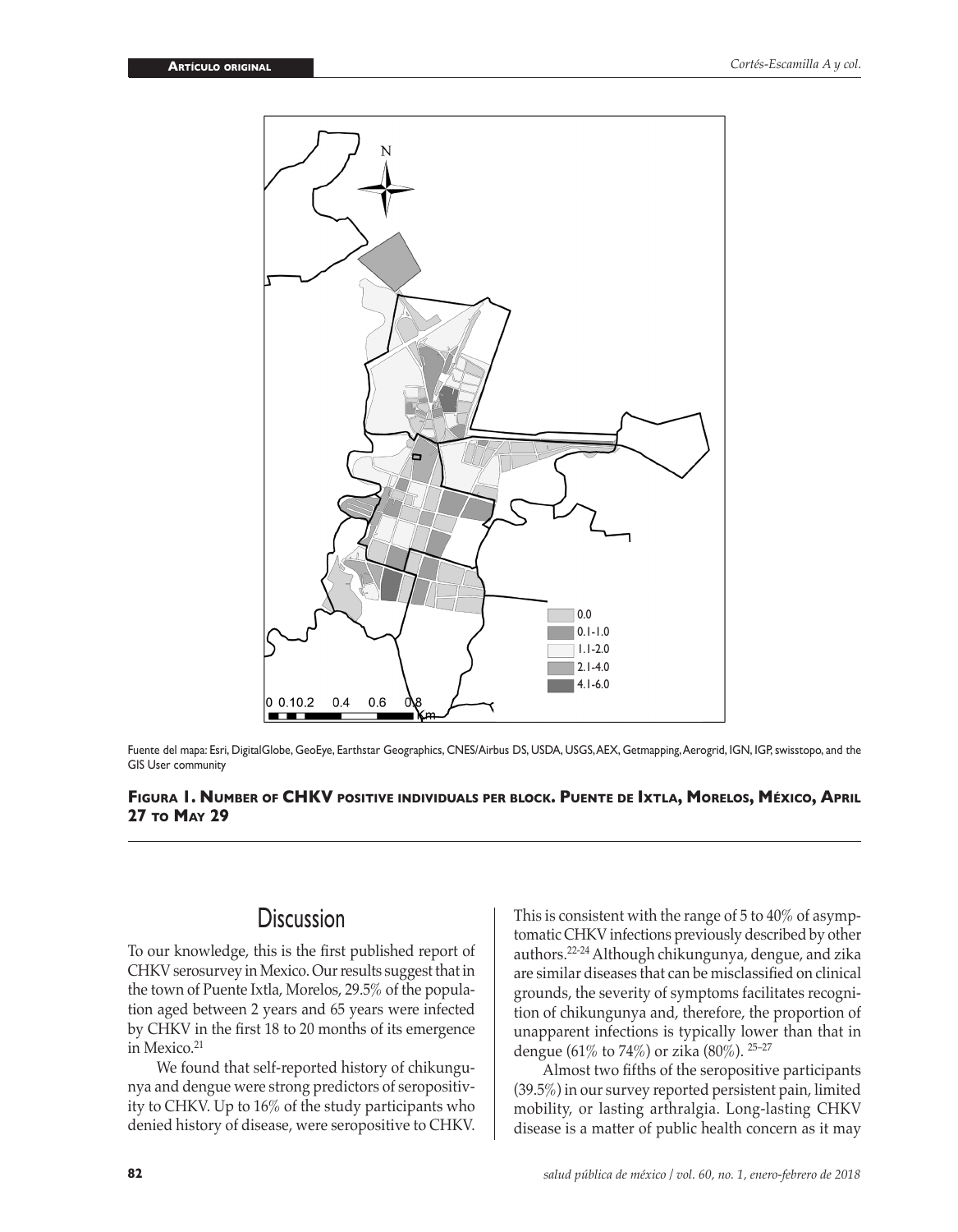

Fuente del mapa: Esri, DigitalGlobe, GeoEye, Earthstar Geographics, CNES/Airbus DS, USDA, USGS, AEX, Getmapping, Aerogrid, IGN, IGP, swisstopo, and the GIS User community

## **Figura 2. Number of participants per block that report presence of vector Ae. aegypt in its larval and adult form. Puente de Ixtla, Morelos, México April 27 to May 29**

## **Table II Correlates of seropositivity to chikungunya antibodies in 387 study participants of the chikungunya serosurvey in Puente de Ixtla, Morelos, México. April 27 to May 29, 2016**

| Characteristic                                                           | Adjusted odds ratio* | 95% confidence interval |  |  |
|--------------------------------------------------------------------------|----------------------|-------------------------|--|--|
| Self-reported history of chikungunya                                     | 23.36                | $(12.01 - 45.44)$       |  |  |
| Self-reported history of dengue in the participant or a household member | 2.60                 | $(1.40 - 4.86)$         |  |  |
| Asbestos sheet roof                                                      | 2.75                 | $(1.43 - 5.32)$         |  |  |
| Aedes spp. mosquitoes observed in or around the house                    | l.93                 | $(1.06 - 3.53)$         |  |  |
| Monthly household income above 1 500 pesos                               | 0.58                 | $(0.33 - 1.03)$         |  |  |
| Continuous supply of water                                               | 0.65                 | $(0.35 - 1.19)$         |  |  |

\* Estimates are adjusted by all other characteristics listed in the table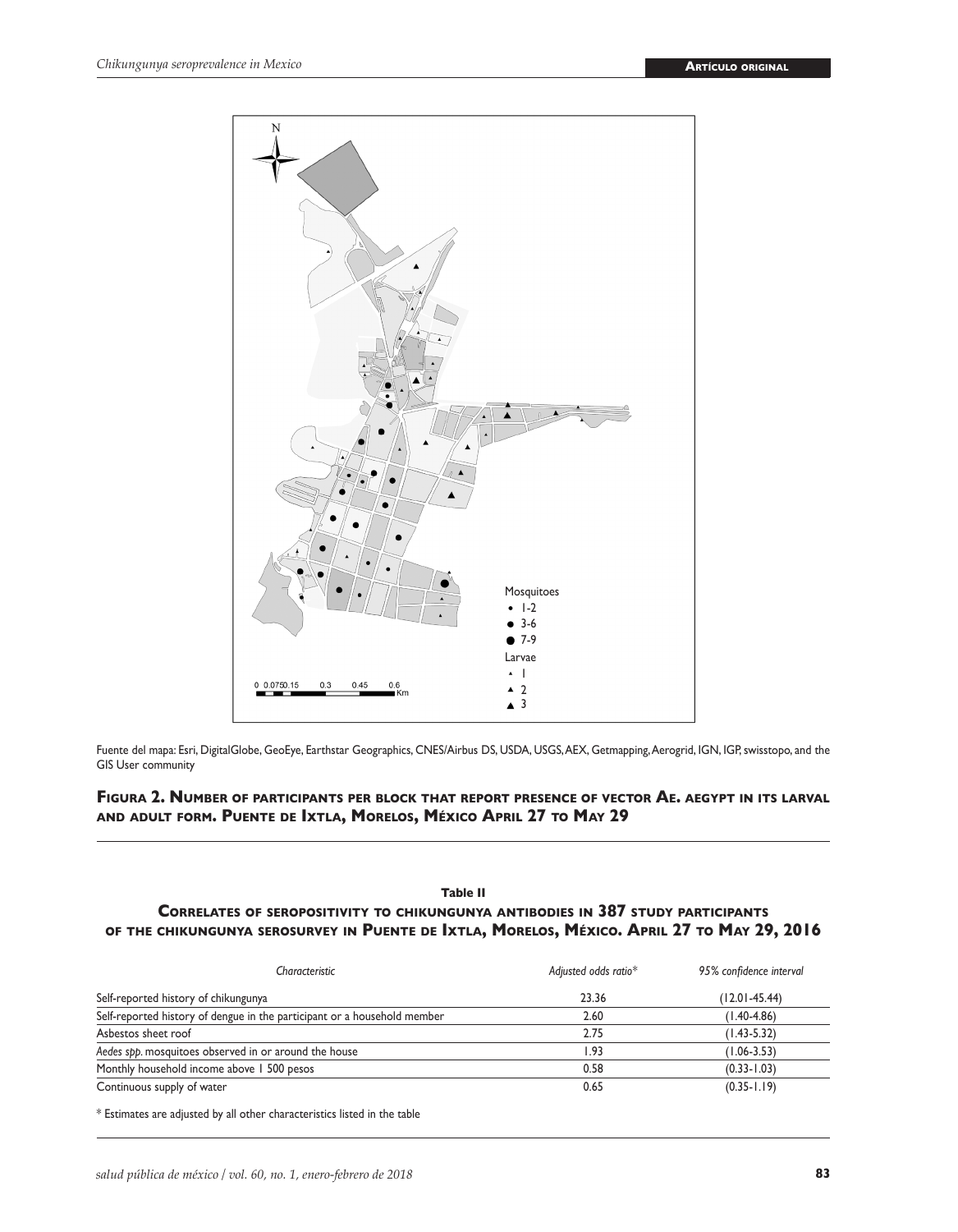lead to considerable impairment of their quality of life, reduced productivity, and economic loss in the families and the community as has been described in other studies.23,28

Other authors have discussed poverty and low levels of education as predictors of the risk of arbovirus infections.28,29 We explored socioeconomic and demographic characteristics as potential correlates of CHKV seroprevalence. House quality (asbestos roof materials) was strongly associated to CHKV seropositivity. Other variables such as low household income, level of formal education, and occupation were apparently associated with seropositivity, but our results were statistically inconclusive likely because our relatively small sample size, and the narrow variability of socioeconomic characteristics in the study population.

This small-scale serosurvey cannot accurately represent CHKV seroprevalence in the state or national populations, but it shows a remarkable gap between the burden of chikungunya inferred from seroprevalence and that inferred from surveillance reports of confirmed cases. Seroprevalence and cumulative incidence of infection certainly convey different information but, under certain assumptions, the rate or seroconversion in infected individuals may allow linking these two data streams. Assuming that infection elicits long-lasting immunity and considering that a large proportion of CHKV infections are asymptomatic, seroprevalence is expected to be larger than incidence. Our estimates of seroprevalence sharply contrast with the small number of cumulative confirmed CHKV infections reported in Puente de Ixtla (19 cases), Morelos (400 cases) and Mexico (11 865 cases) in early April 2016.\* The estimated incidence of 29.5% would translate into 768 cases in Puente de Ixtla. If we further assume similar risk of infection across the state and the country, we would expect 560 862 cumulative CHKV cases in Morelos and 37 573 402 in Mexico.

Finally, Mexican surveillance guidelines recommend testing for CHKV infection only 5% of the symptomatic cases who seek healthcare but the proportion that is truly tested remains unknown. Therefore, caution should be exercised when interpreting epidemiological reports that regard confirmed cases as the only indicator of the burden chikungunya, while enclosing critical methodological information that would allow interpreting surveillance data in the right context.

### **Conclusions**

We estimated the seroprevalence of IgG antibodies to CHKV at 29.5%, in a small-scale serosurvey in central Mexico. This suggests extensive transmission of CHKV during the epidemic phase in 2015 and contrasts with the notion of low transmission conveyed by surveillance reports. We claim that greater transparency and integrated approaches to assess epidemics may improve the credibility and usefulness of surveillance in Mexico.

### **Acknowledgments**

We thank Ma. Leonidez Olamendi-Portugal and Santa Garcia-Cisneros, for their dedicated work in performing the ELISA assays for this study. We also thank the *Servicios de Salud de Morelos* and its personnel for supporting the study, sharing information, and helping in conducting interviews and collecting samples. The first author (ACE) executed this study as her Master's thesis, during which she received scholarship from the National Council for Science and Technology of Mexico (Conacyt).

*Declaration of conflict of interests*. The authors declare that they have no conflict of interests.

## **References**

1. Acosta-Reyes J, Navarro-Lechuga E, Martínez-Garcés JC. Chikungunya fever: history and epidemiology. Salud Uninorte. 2015;31(3):621-30. https://doi.org/10.14482/sun.31.3.7486

2. Caglioti C, Lalle E, Castilletti C, Carletti F, Capobianchi MR, Bordi L. Chikungunya virus infection: an overview. New Microbiol. 2013;36(3):211-227.

3. Moro ML, Gagliotti C, Silvi G, Angelini R, Sambri V, Rezza G, *et al*. Chikungunya Virus in North-Eastern Italy: A Seroprevalence Survey. Am J Trop Med Hyg. 2010;82(3):508-11. https://doi.org/10.4269/ajtmh.2010.09-0322

4. Martínez-Fernández L, Torrado-Navarro YP. Fiebre Chikungunya. Rev Cubana Med. 2015;54:74-96 [cited 2016 oct 23]. Available from: http://scielo.sld.cu/scielo.php?script=sci\_arttext&pid=S0034- 75232015000100008&nrm=iso

5. Burt FJ, Rolph MS, Rulli NE, Mahalingam S, Heise MT. Chikungunya: a reemerging virus. Lancet. 2012;379(9816):662-71. [https://doi.org/10.1016/](https://doi.org/10.1016/S0140-6736(11)60281-X) [S0140-6736\(11\)60281-X](https://doi.org/10.1016/S0140-6736(11)60281-X)

6. Rivera-Ávila RC. Fiebre chikungunya en México: caso confirmado y apuntes para la respuesta epidemiológica. Salud Publica Mex. 2014;56(4):402-4 [cited 2017 nov 23]. Available from: https: //www. saludpublica.mx/index.php/spm/article/view/7361

7. Pan American Health Organization. Número de casos reportados de chikungunya en países o territorios de las Américas 2016 (por semanas)/ Semana Epidemiológica 17 (29 abril 2016). Washington: PAHO, 2016. 8. Pan America Health Organization. Número de casos reportados de chikungunya en países o territorios de las Américas 2015 (por semanas)/ Semana Epidemiológica 52. Washington: PAHO, 2015.

9. Pan American Health Organization. Número de casos reportados de chikungunya en países o territorios de las Américas 2013-2014 (por semanas)/Semana Epidemiológica 52. Washington: PAHO, 2014.

<sup>\*</sup> Vigilancia Epidemiológica, Enfermedades Transmitidas por Vector. Chikungunya 2015-2016, Jursidicción Sanitaria No. II, Jojutla, Morelos. 2016. Datos no publicados.